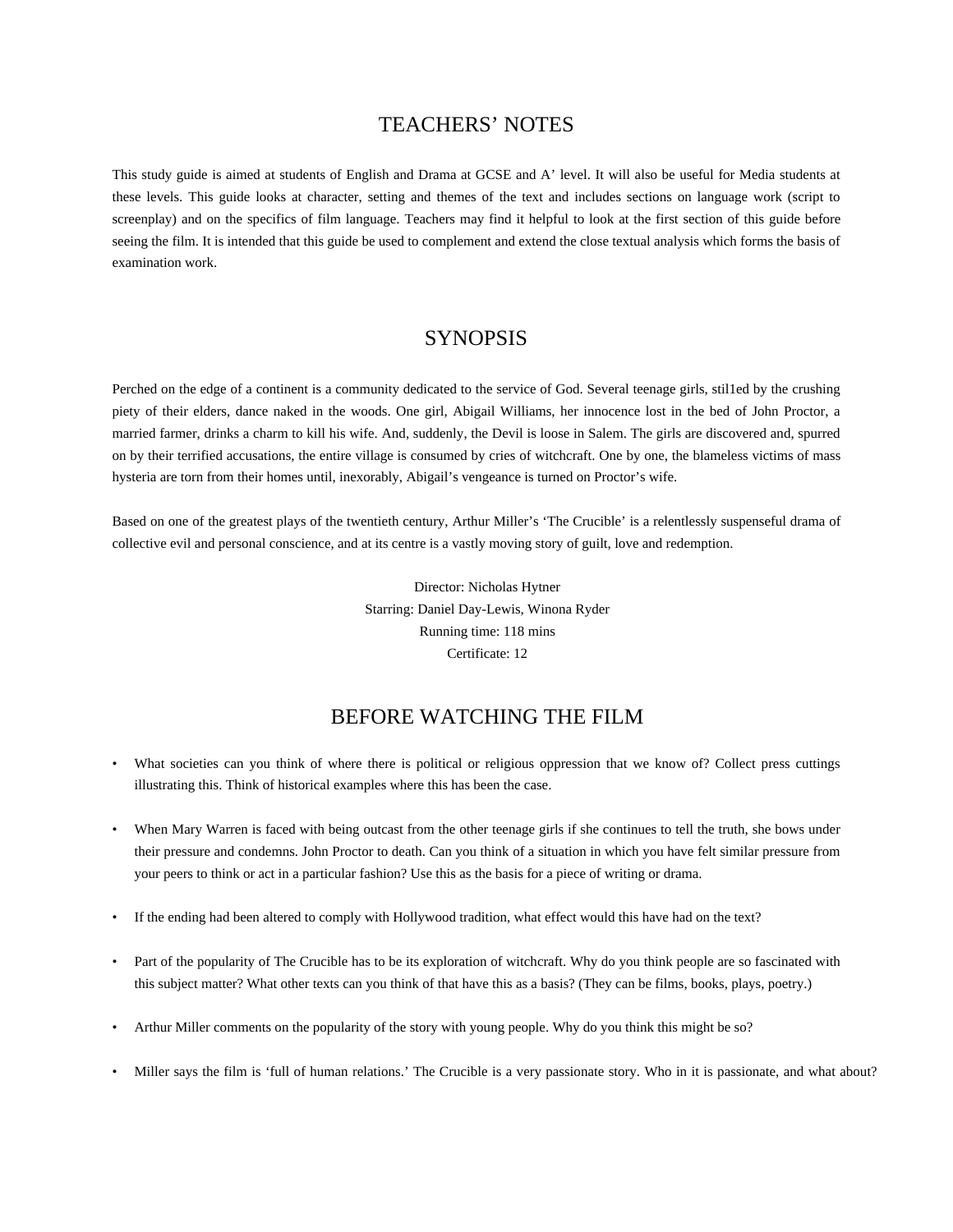"it's a real page-turner, this story...you don't have to know a whit about polities or history to really get sucked into the story..!' (Robert A. Miller, Producer of the film). What are the page-turning elements in this story, and how far do you agree with t his statement?

# THE OPENING SCENE

The opening scene in any film is particularly important. It establishes the genre, sets the tone, introduces the narrative and major characters, and most importantly, catches the audience's attention and engages their interest so that they want to see more. In this way it functions exactly like the opening scene of a play or paragraph of a book. If The Crucible has proved that it already has an engaging opening sequence in play form, what was the need to change it for the film?

It may help to think of the differences between theatre and film. In film the dominant imagery is visual, whereas in the theatre, much of the dominant imagery is verbal.

- Think about the title graphics for the film. What clues do they give us?
- The first shot we see is of Abigail sitting bolt upright in bed. There is no establishing long shot of place, as is usually the case. How does this catch our attention?
- How are we drawn into the narrative by the movement of the girls from their houses?
- Why include the 'dancing' scene in the film? How does it affect our view of the events which follow?
- How is our attention focused on Abigail throughout the opening sequence?
- How do the colours and lighting set the mood of the scene?
- How does the soundtrack (music, silence, dialogue and sound effects) help set the mood of the film and engage our curiosity?
- Explain how the play text starts *in media res* i.e. in the middle of the story. How does this engage our interest?
- What in the opening conversation between Parris and Tituba draws our attention?
- What does Abigail say about the events in the forest? How does it compare with what we see in the film?
- How quickly are we introduced to the idea of witchcraft in the play text? By whom?
- What lines intrigue us in the first scenes? How is the mystery maintained?
- If you were staging a theatrical production of The Crucible, how would you ensure visually that Abigail emerges as one of the major characters?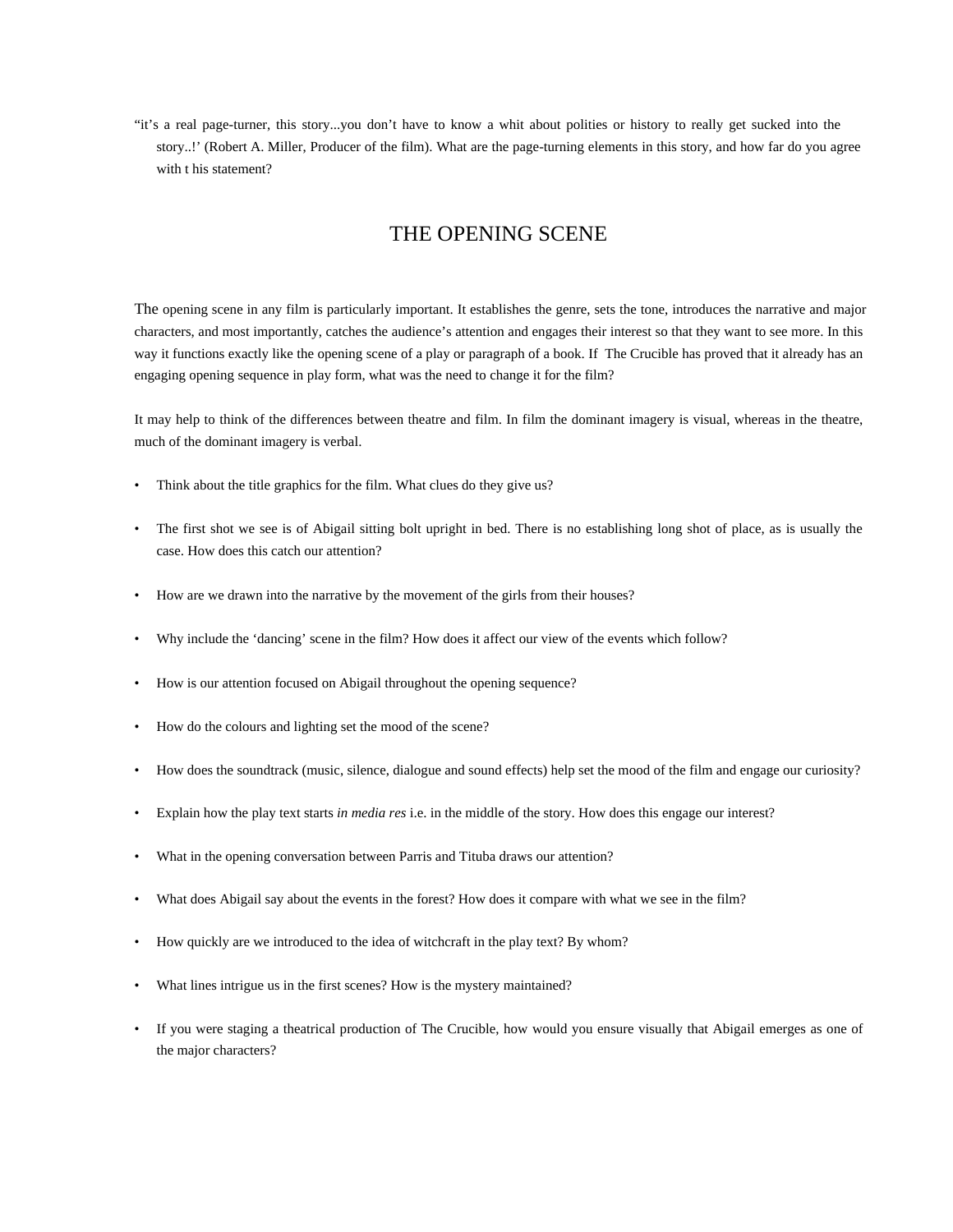• In your production, what sound effects would you include in the opening scene(s)? (These may be on or off stage.)

# THE SETTING

*"More than anything, I wanted to give the feeling that here was a world that was so*

*incredibly perfect and so tragic to lose."*

These were the words of Lily Kilvert, the production designer for The Crucible. The location that was eventually chosen for the film was Hog Island, an uninhabited wildlife refuge 45 minutes from Boston. A great deal of trouble was taken to re-create the village of Salem 'circa 1692', using local carpenters with their understanding of first period architecture, greensmen with knowledge of foliage indigenous to the area and animal handlers who knew where to find the correct period animals. Even the flowers grown in the gardens of the villagers had to be historically correct. All the costumes were made from materials that would have been true to the period and dyed with the type of vegetable dyes that would have been used at the time. All this contributes to the stunning visual 'look' of the film.

As students of the text, the move to film is one of great importance, because almost all productions of the text are in theatre, with the attending problems of space for scenery, props and cast, not to mention the money available to pay for these. In the early 1950s, theatre sets were often fussy and over intricate. When the initial run of 'The Crucible' began to wane slightly, Arthur Miller himself re-directed and re-cast the production, re-designing the set so that it consisted of simple black drapes and strong white static lighting. General opinion seemed to be that the production was stronger for the changes.

Visual features of the production can affect the way we perceive the text tremendously.

Much has been said about how the dark, claustrophobic settings of the New England buildings of the time contribute to the rising feeling of hysteria as events progress. In most productions of the play the action takes place totally indoors. However, in Hytner's version we are taken beyond the wooden confines to the world outdoors. How does this move to outside settings affect us?

- We are able to have a wider picture of the environment in which these people live and in particular of the land which is so precious to them. How does this help your understanding of motives and actions in the text?
- We are able to see a larger section of the community than is usual in a stage production of The Crucible; you will already have noted that the number of girls affected has risen in accordance with original events in Salem. What effect does this larger perspective have?
- The larger settings allow for much more physical movement from place to place than would be practicable on stage. Think about instances of these, such as, when Elizabeth Proctor is taken from her home chained to the cart or when Mary Warren flees to the river pursued by Abigail and the others, and say how actually seeing the movement adds to the drama.
- What scenes take place at night? How does this add to the drama?
- Where are we first introduced to each of the major characters, and at what time of day or night? How does this add to our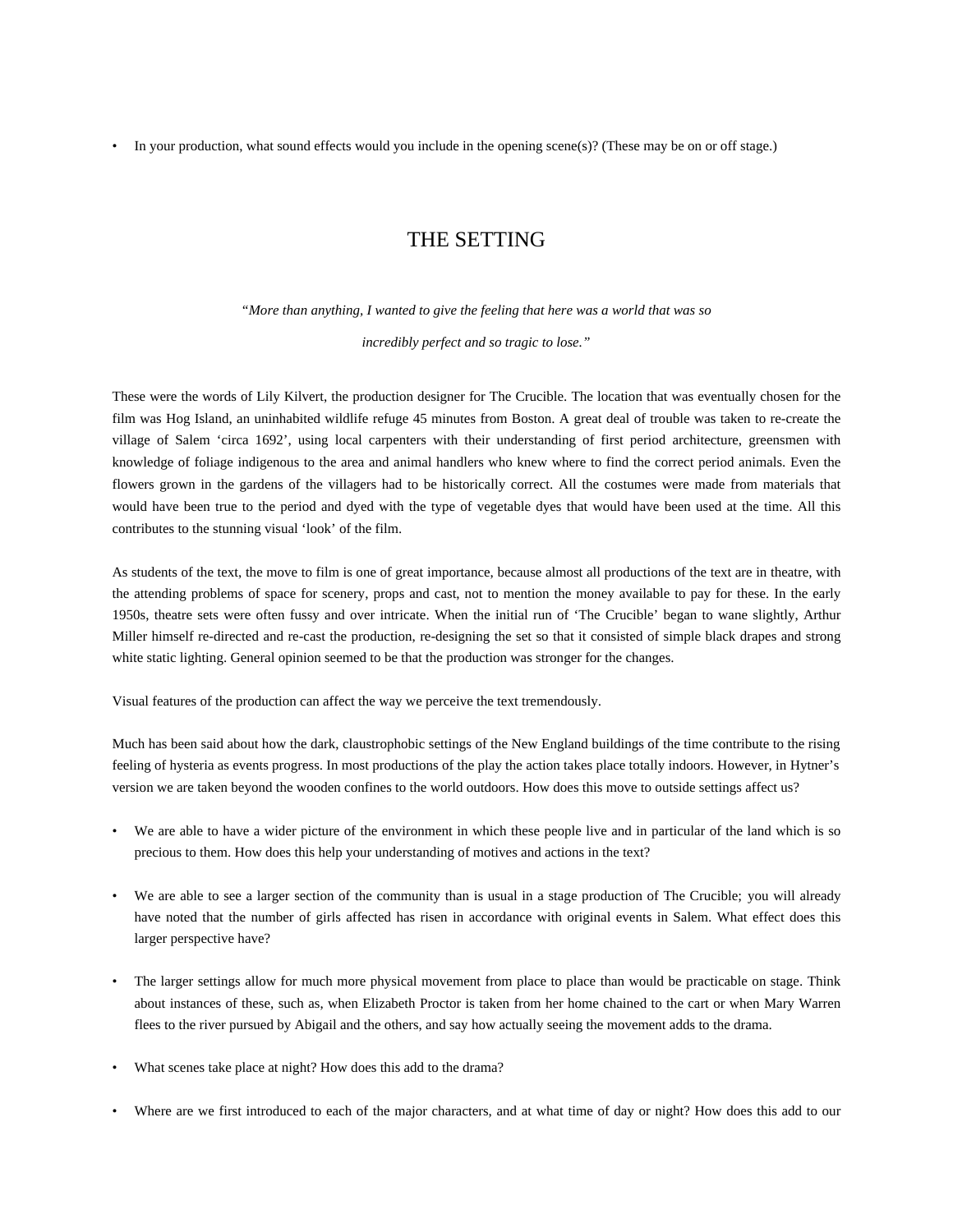understanding of each of them?

• The visual imagery of this New England world is used by the director on occasion to comment on the action that is taking place. Think about scenes from the film of John Proctor in the water and in a wooden cart on his way to his death. Comment on the symbolism of each. Think back also to the scene where a knife is thrown at the door of the Parris' house (Abigail is looking from an upstairs window at the time).

In what way does it bring a visual reminder of one of Abigail's earlier comments? Can you think of any other examples of language being visually realised on the screen?

- Why is theatre more effective in small spaces than film is?
- How does the alternation between indoor and outdoor scenes add to the pace of the him?
- In the play, the action moves from private houses to public settings. Is this the pattern of the film? Does this affect the structure of the narrative?

# PLAYSCRIPT TO SCREENPLAY

There are still many changes between the original playscript and the screenplay for the film, even though Arthur Miller wrote both of these. The opportunity to study the two versions side by side provides an excellent illustration of the adaptations that must be made for different media.

First read through the section of script in Act One where the Reverend Hale first appears in Salem (Penguin ed. pp. 40-43 "Pray you, someone take these  $\cdot$  I could pray again") then the corresponding section of screenplay, printed at the end of this study guide (Scenes 33 - 36 inc.).

- What difference in the length of the two do you notice? Can you account for this initially by the number of characters?
- Look at the last speech of Rev. Hale in the screenplay, and then find the corresponding piece in the playscript. How has it altered? What does this tell us about the importance and nature of language in film and theatre? Does this apply anywhere else in the two versions?
- In the screenplay, John Proctor offers to take Hale's books as he arrives. What happens in the playscript? Why has this change been made?
- Find examples of lines given to Proctor in the screenplay which were said by someone else in the playscript. (You may have to look a little further backwards and forwards in the play for some of these.) Can you say why they have been changed?
- What is the effect of having the argument between Parris and Cores over firewood taking place as Hale arrives? On screen we see them through an open window as this takes place. How does this further emphasise what is happening in Salem?
- How many different settings do we experience in the course of this section of screenplay? (Look at the set directions next to the scene number.) How does this compare with the play? What would be the effect of changing scenes tour times in the theatre? Why does it work on film?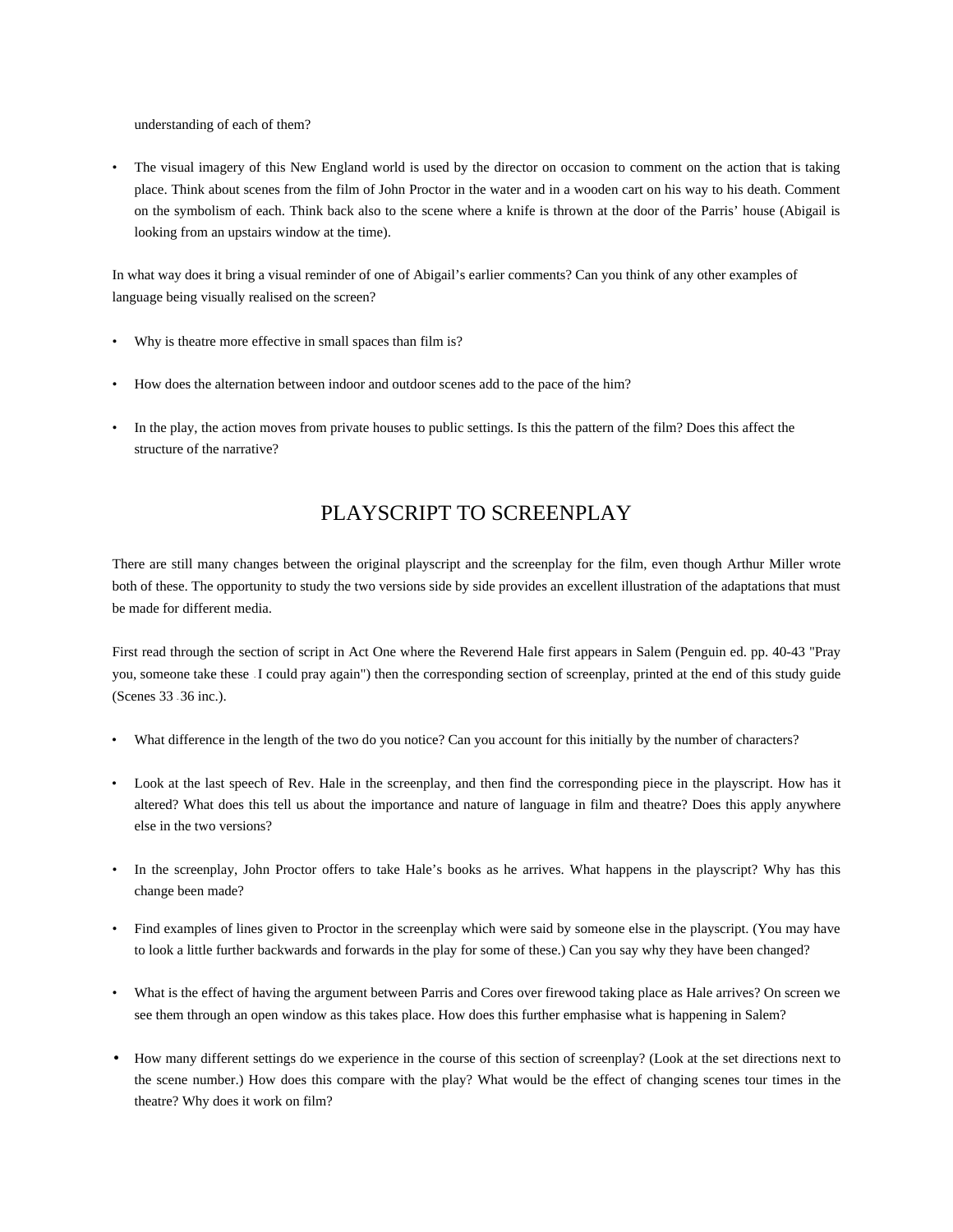• Arthur Miller says of his work on The Crucible' that it gave him the chance to *"use a new language* - *that of seventeenth century New England"* and that *"that plain, craggy English was liberating in a strangely sensuous way, with its swings from an almost legalistic precision to a wonderful metaphoric richness."* Can you find examples of this in the screenplay extract and throughout the play?

He goes on to say *"The problem was not to imitate the archaic speech but to try to create a new echo of it which would flow freely off American actors' tongues."* Are you aware when you are watching the film that this was set in a time 400 years ago? Does the language sound natural? Try to read a text that was written in the language patterns of the late 1700's and compare it with the language of both the play and the film.

# CHARACTER WORK

• Look at the stills from the film of John Proctor, Abigail and Danforth. Consider how the visual image of each one we are given here contributes to our understanding of character. You should take into account: clothing, hairstyles, make-up (yes, they will be wearing it), facial expression and body language. You may like to then compare your comments on John Proctor with the description of him in the play text. (p. 27)



- Think back to the film and what we learn of the character of John Proctor. Look at the list of words below in turn and say which of these could be used to describe him. Consider each word carefully. For each one, think in terms of
	- a) his own inner picture of himself
	- b) how he is perceived by his family and society
	- c) how we as an audience see him.

You must back up your opinions by using references from the film for each word.

POWERFUL HYPOCRITICAL CALM FRIGHTENED AUHTORITATIVE CHRISTIAN FORTHRIGHT REPRESSED UNFAIR HEADSTRONG PASSIONATE VIOLENT A RISK-TAKER RELAXED OPINIONATED HUMAN DIFFERENT STUPID CARING CONTROLLING GOOD CONFIDENT JUST EVIL IMAGINATIVE CARING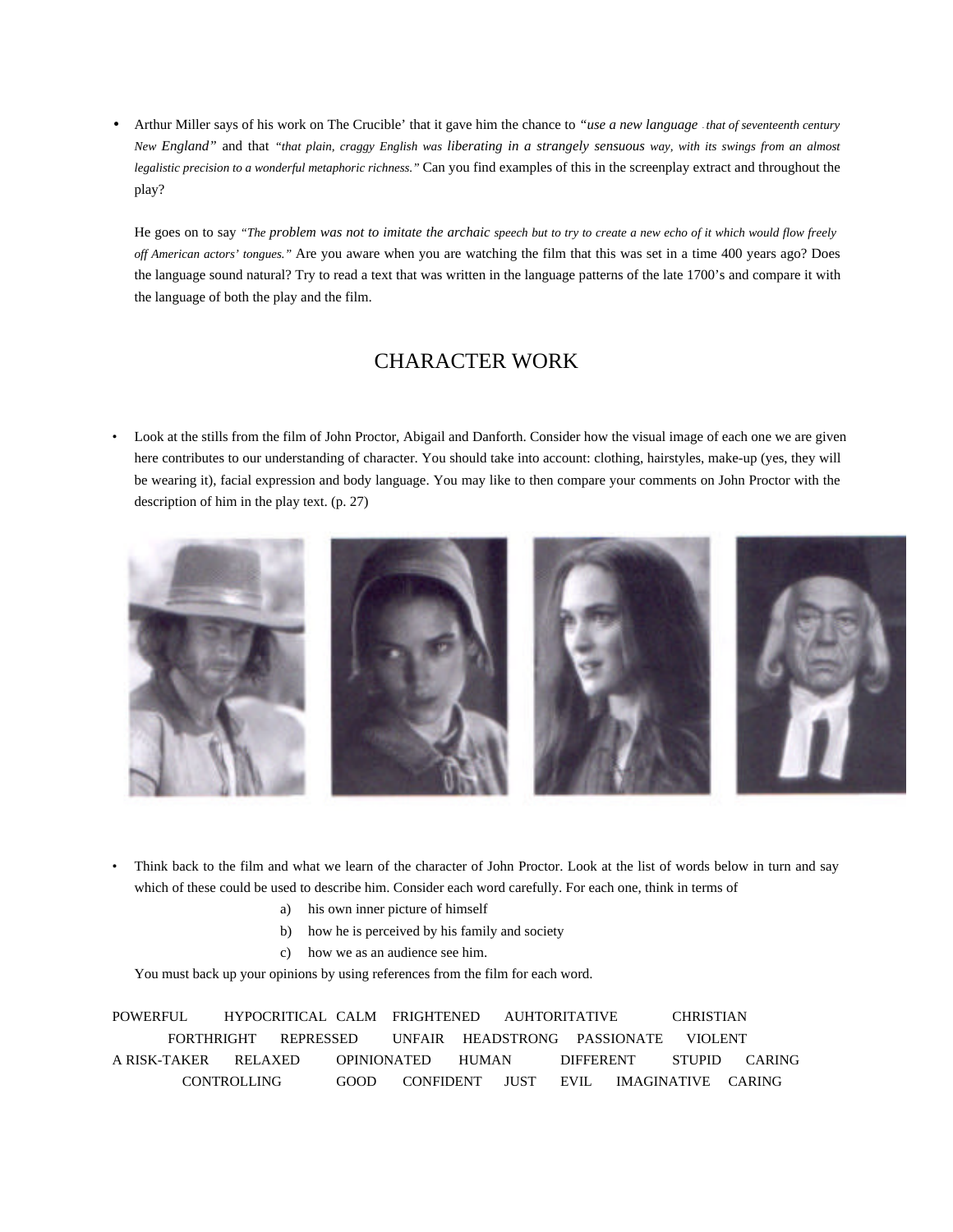- Now take this one step further and consider your impression of him from the play. Again, you must use references from the text to justify your opinions. Is your perception of John Proctor the same from both texts? If there are differences, what are they and do they affect our sympathies for him?
- Repeat this exercise with the characters of Abigail and Danforth, using the same list of words.

#### ABIGAIL

In adapting The Crucible for film, Arthur Miller re-instituted the scene in the forest where John Proctor meets Abigail and once more rejects her advances. This scene had been added in some early versions of the play (although not in the original version) but then discarded by Miller and consequently it does not appear as part of the printed play text. He also added two extra scenes; those of Abigail going to Danforth to complain that she has been tormented by the spirit of Reverend Hale's wife, and of Abigail visiting John Proctor in jail to try to persuade him to run away with her as she leaves to board ship.

- The scene in the forest precedes the scene where Abigail is found to have a two-inch needle in her stomach, which she attributes to Elizabeth's spirit.
- The scene between Abigail and Danforth takes place after Hale has observed Abigail at the empty Proctor house (following the scene in the courtroom/river where John Proctor is denounced by Mary Warren and Hale cries out in support of him).
- The scene in the jail takes place after the villagers have turned away from Abigail in the street and someone has left a knife in the Parris household's door.

How does the inclusion of these three scenes affect our perception of Abigail and her motives? How does this compare with the Abigail of the play?

- Improvise a conversation between Abigail and Mary Warren following the scene mentioned above in which Mary denounces John Proctor. What might both girls be feeling and saying at this time? They may or may not be truthful with each other.
- Look at this image from the film (again it follows the traumatic exit from the courtroom). Create the tableau in a group. Take it in turns to 'hot seat' several of the characters; ask them to come to life, step outside the scene and tell you their thoughts at this time, explaining their actions. Include one of the onlookers at the back, asking for their thoughts and opinions on the proceedings.

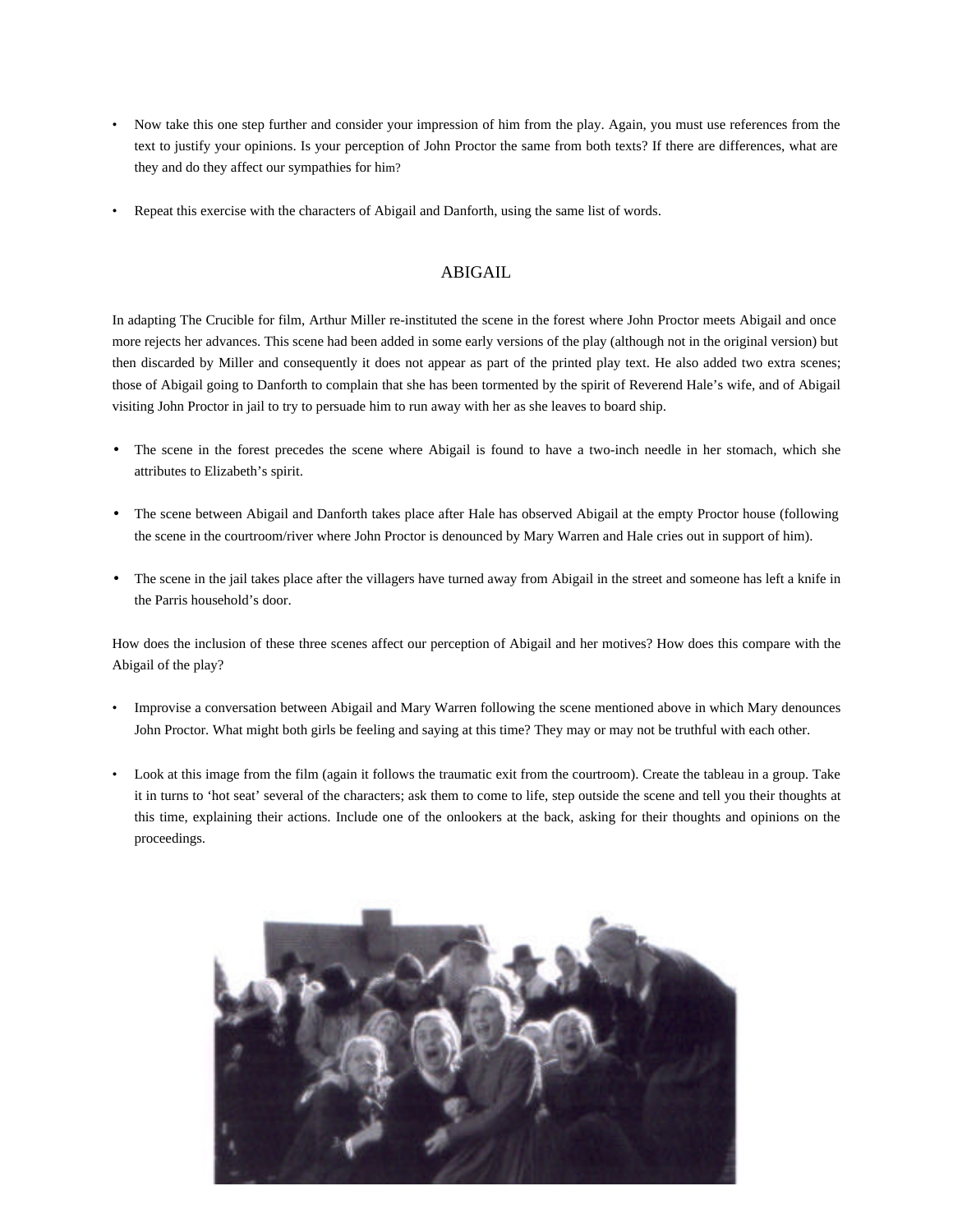### ELIZABETH PROCTOR

- Imagine you are Elizabeth Proctor. Picture yourself in the scene where you stand in front of Danforth in the courtroom to answer his questions about the relationship between your husband and Abigail. What might you be thinking at this point? It is likely that you will be thinking back over your relationship with your husband and ahead to what may happen in the future, dependent on your answer. You may be calm inside, or feeling panicky. Present your thoughts to the rest of the group in the form of a monologue.
- You are directing a production of 'The Crucible' in which you wish to convey Elizabeth's thoughts at this time to the audience. Explain how you would do this a) in a film and b) in the theatre.

You may wish to extend this exercise to consider Elizabeth's thoughts as she sits with John over their supper persuading him to go to Salem, and perhaps at the end of the narrative as she sees him refuse to co-operate with the authorities, thus condemning himself to death. In this way you can explore how Elizabeth's feelings about herself and towards her husband may change in the course of events.

## REVEREND HALE

Hale is a man who arrives in Salem ready to do combat with the forces of evil but whose attitude and opinions change during the course of events. What impression of him do we gain from the film? How does this compare with your impression of him in the play script?

- Imagine that you are Reverend Hale and have just returned to your lodgings on the night that you have visited the Proctors in their house and witnessed Elizabeth being taken off in chains. Write a report to your superiors in Boston, detailing what you have seen and heard in Salem since your arrival, what your actions have been and what your opinions are on the people and events that have happened. You can either write this in modern English or in the language of 17th century Salem.
- "There are no out and out villains in The Crucible everyone has their own reasons for behaving as they do." "Characters in The Crucible are all black or white - in this respect it is reminiscent of a medieval morality play." Which of these two statements do you agree with? Why?

# FILM LANGUAGE

#### LOOK AT STUDY CLIP 1

(Abigail threatens the girls in Betty's bedroom.)

- Where is the camera placed when Abigail is initially talking to Betty and the girls? What effect does this have?
- What is the lighting like in these early frames? How does this style of lighting add to the mood of the scene?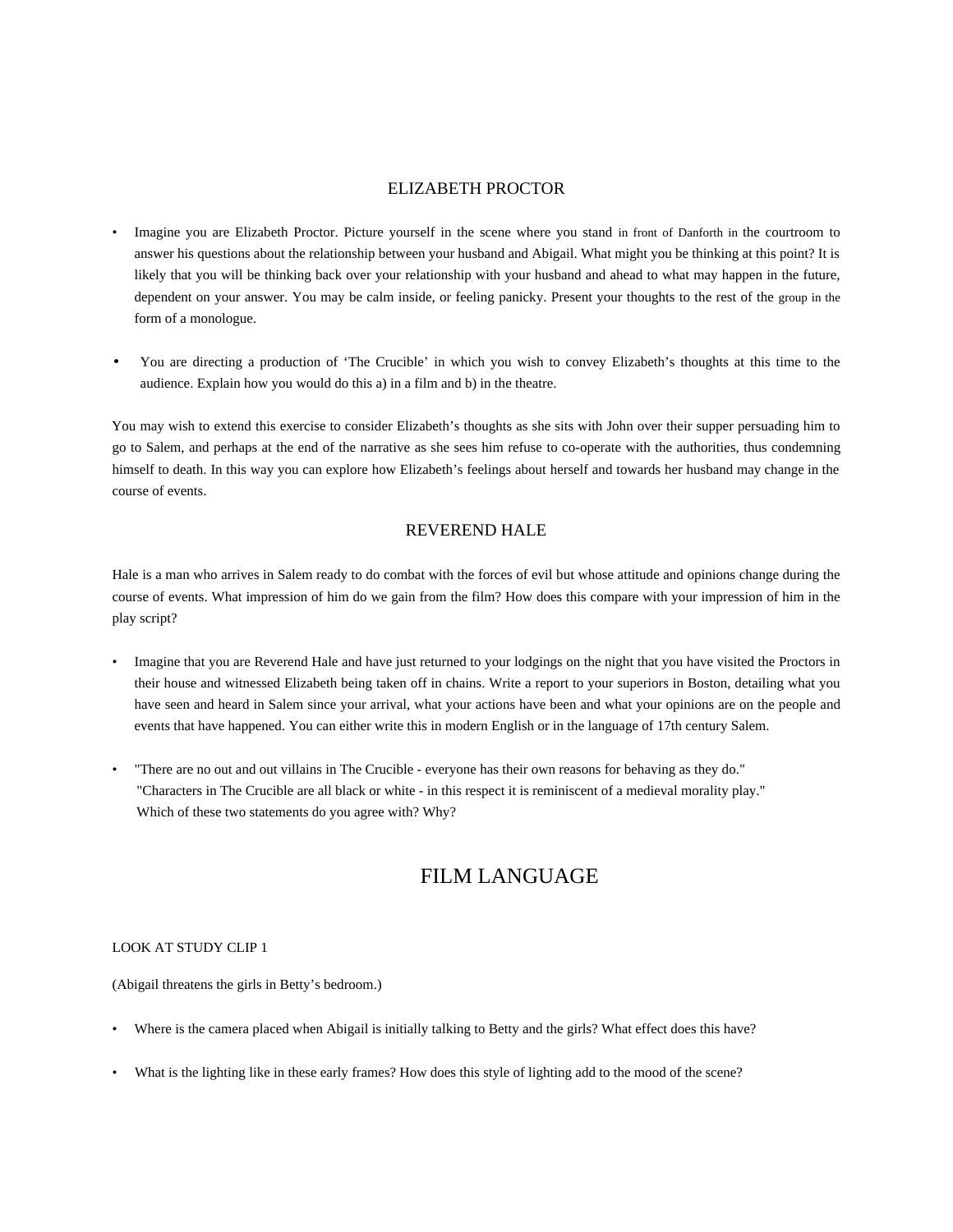- How is Betty's clothing different to the other girls'? What is the effect of this?
- When Abigail is delivering her speech about "a pointy reckoning", whose point of view do we see this from? How does the movement of the camera during this speech enhance the threatening nature of it?
- What other point-of-view shots do we see in this chip?
- How does the editing reflect the mood of the action?

#### NOW LOOK AT STUDY CLIP 2

(John and his wife talk about him going to Salem over their meal.)

- Where are John and his wife placed in the frame at the beginning of the scene? How does this reflect what is happening in the story?
- What effect does the slow, steady movement of the camera towards the mid-shot of John and Elizabeth have?
- Elizabeth walks out of the frame during the early stages of their conversation. Comment on the effect of this.
- After this point we do not see the two of them in the same frame. Where are they looking, where is the space in each frame and what is the overall effect?
- Look at this still image from the film. The camera was placed at a low angle, looking upwards into the shot. What effect does this give of the three judges? How does the positioning of the three men within the shot and the clothes they are wearing contribute to this impression?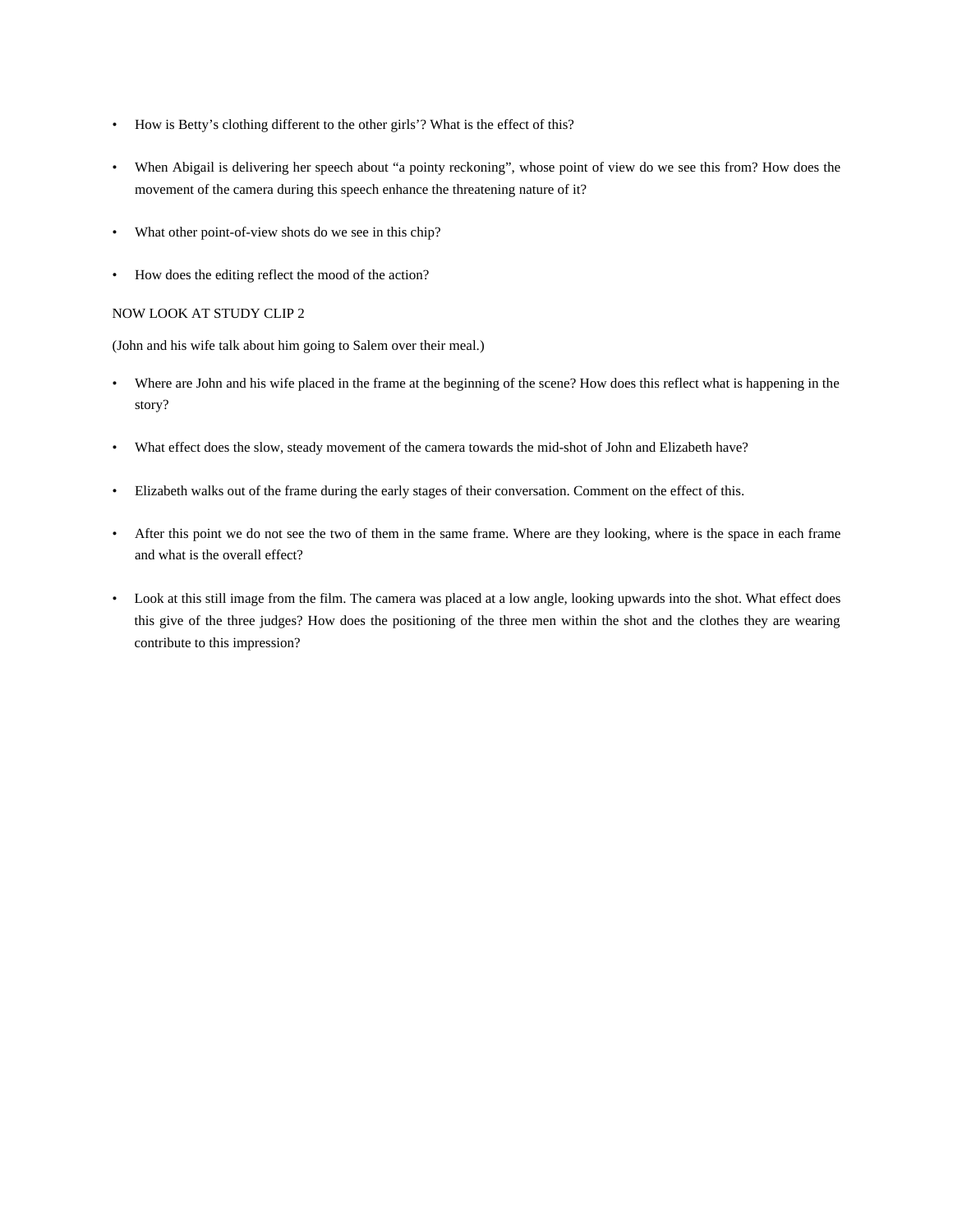

# THE CRUCIBLE SCREEN PLAY BY ARTHUR MILLER, SCENES 33-36.

### 33 EXT. DAY. PARRIS HOUSE.

HALE's horse and gig coming to a halt before the PARRIS HOUSE; the CROWD is hushed, agog. PROCTOR goes to HALE, who is unloading four enormous tomes.

| <b>PROCTOR</b> | Can / help you?                                                                                                                                                             |
|----------------|-----------------------------------------------------------------------------------------------------------------------------------------------------------------------------|
| HALE           | Why thank you.<br>(Hands him two books)                                                                                                                                     |
| <b>PROCTOR</b> | Heavy books!                                                                                                                                                                |
| <b>HALE</b>    | They must be, they are weighted with authority.                                                                                                                             |
| <b>PROCTOR</b> | I am John Proctor, Mr Hale.                                                                                                                                                 |
| <b>HALE</b>    | You have afflicted children?                                                                                                                                                |
| <b>PROCTOR</b> | My children are healthy as bull calves, sir - like all the other children in this village. There are wheels,<br>within wheels here, Mr. Hale, I hope you'll not forget that |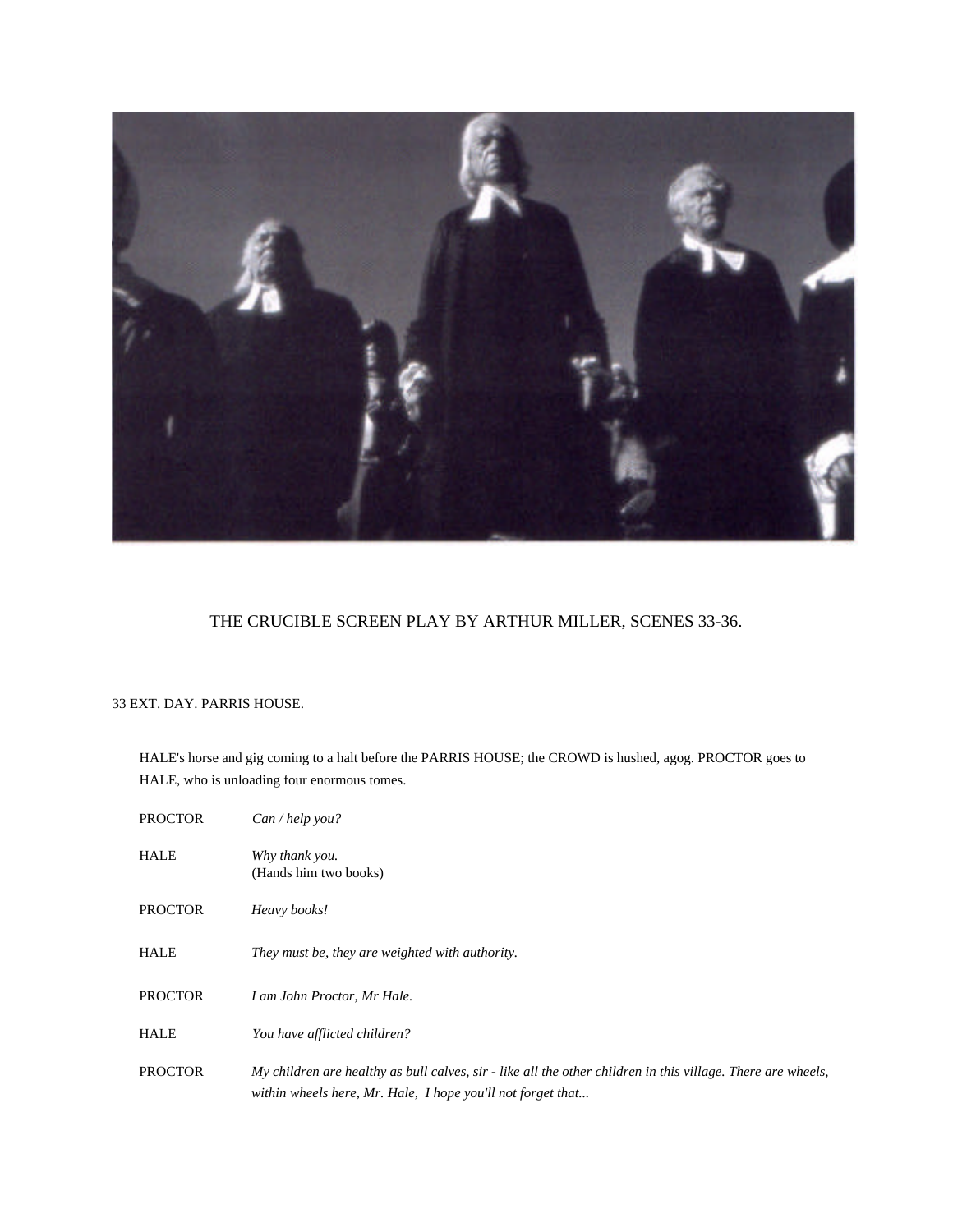As they approach the house, they see the following enormous argument through the windows (which overlaps their dialogue).

### 34 INT./EXT DAY. PARRIS PARLOUR.

| <b>PARRIS</b>                  | Where is my wood! My contract provides 1 be supplied with all my firewood                             |
|--------------------------------|-------------------------------------------------------------------------------------------------------|
| <b>CO REY</b><br><b>PARRIS</b> | You are allowed six pounds a year to buy your wood<br>That six pound is part of my salary, Mr. Corey. |
| <b>COREY</b>                   | Salary sixty pounds, plus six for firewood!                                                           |
| <b>PARRIS</b>                  | I am not some preaching farmer with a book under my arm, I am a graduate of Harvard College!          |
| <b>COREY</b>                   | Aye, and well-instructed in arithmetic!                                                               |

PROCTOR and HALE move inside.

## 35 INT. DAY PARRIS PARLOLR.

| <b>PARRIS</b>  | I cannot fathom you people - I can never offer one proposition but I face a howling riot of argument! - I |
|----------------|-----------------------------------------------------------------------------------------------------------|
|                | <i>tell you I have often wondered if the Devil might be in it somewhere!</i>                              |
|                |                                                                                                           |
| <b>PROCTOR</b> | (To HALE, aside)                                                                                          |
|                | We/come to Salem.                                                                                         |

## PARRIS suddenly sees HALE.

| <b>PARRIS</b>     | Mr. Hale! How good to see you again!                                                                 |
|-------------------|------------------------------------------------------------------------------------------------------|
| <b>PUTNAM</b>     | (Rushing to take books from Hale; PROCTOR sets his two down)                                         |
|                   | Oh, allow, me, sir! -- I am Thomas Putnam, and here is my wife, Goody Ann.                           |
| <b>ANN PUTNAM</b> | Will you come to our Ruth?                                                                           |
| <b>HALE</b>       | Aye, directly.                                                                                       |
|                   | (turns to REBECCA and FRANCIS)                                                                       |
|                   | You must be Rebecca Nurse, And Mr. Nurse,                                                            |
| REBECCA           | Do you know me?                                                                                      |
| <b>HALE</b>       | No, but you look as such a good soul should -- we have all heard of your great charities in Beverly. |